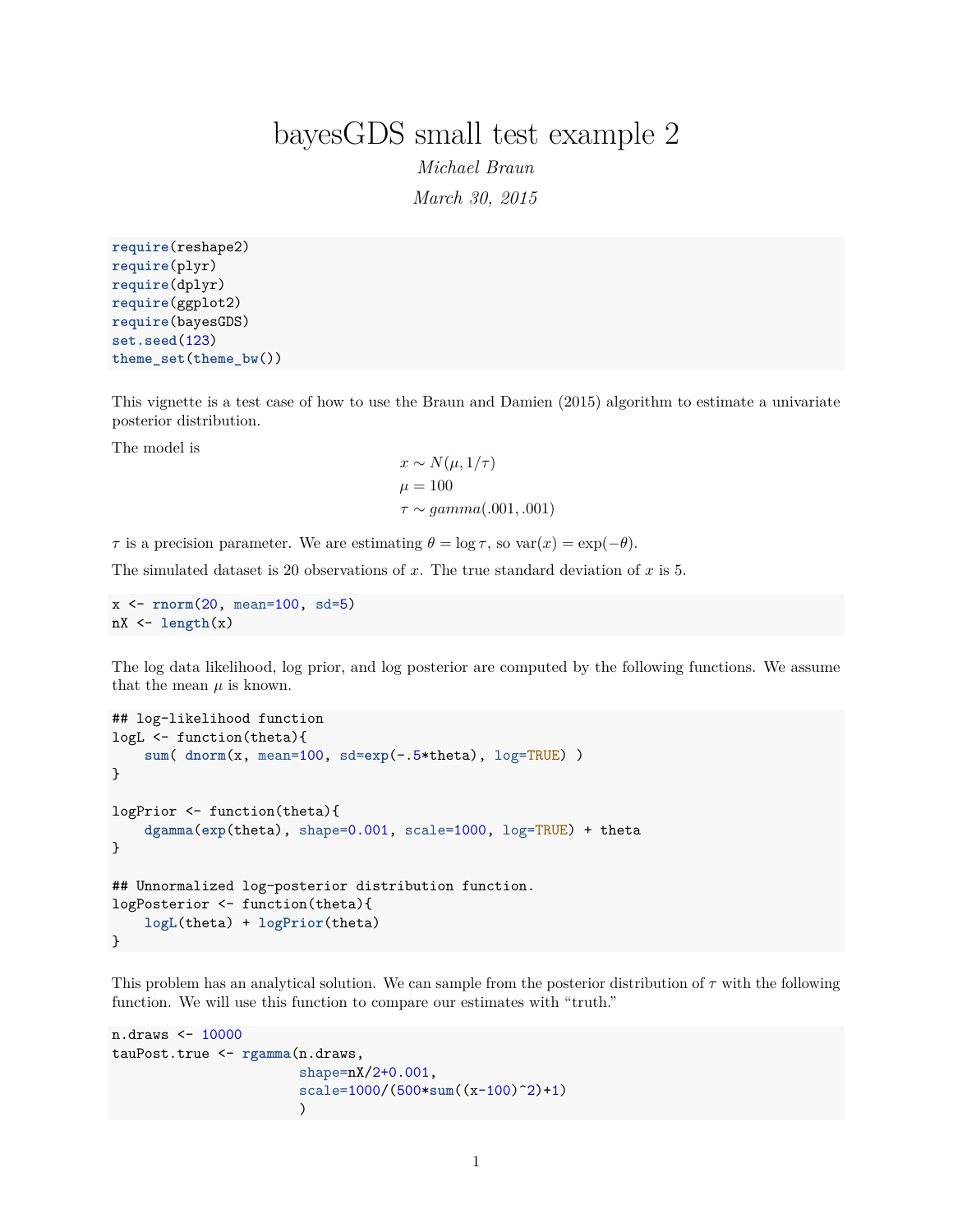## **Running the algorithm**

The first phase of the algorithm is to find the posterior mode  $\theta^*$ . The Hessian at the mode is  $H^*$ .

```
theta0 \leftarrow \log(1/\text{var}(x))fit0 <- optim( theta0,
              function(th){ -logPosterior(th) },
              method="BFGS",
              hessian=TRUE )
theta.star <- fit0$par ## Posterior mode
H.star <- as.vector(fit0$hessian)
H.star.inverse <- 1/H.star ## Inverse hessian of the posterior at the mode
  ## Value of log-posterior at theta.star
log.c1 <- logPosterior(theta.star)
```
Next, we sample *M* values from a proposal distribution  $g(\theta)$ . We will use a normal distribution as the proposal. The proposal mean is  $\theta^*$ , and the proposal variance is  $-sH^{*-1}$ , where  $s = 1.8$ . This choice of *s* is the smallest value that generates a valid proposal. We set *M* to be large to reduce approximation error.

The sample.GDS function requires the proposal functions to take distribution parameters as a single list, so we need to write some wrapper functions.

```
logg <- function(theta, params){
    dnorm(theta, mean=params[[1]], sd=params[[2]], log=TRUE)
}
## Draw samples from the proposal distribution.
draw.norm <- function(N, params){
   rnorm(N, mean=params[[1]], sd=params[[2]])
}
M < -20000sSq \leftarrow 1.8prop.params <- list(mean=theta.star,
                    sigma = sqrt(sSq*H.star.inverse)
                    )
## Value of log(g(theta.star))
log.c2 <- logg(theta.star, params=prop.params)
thetaM <- draw.norm(M, prop.params)
log.post.m <- sapply(thetaM, logPosterior)
log.prop.m <- sapply(thetaM, logg, params=list(theta.star, sqrt(sSq*H.star.inverse)))
log.phi <- log.post.m - log.prop.m + log.c2 - log.c1
valid.scale <- all(log.phi <= 0)
stopifnot(valid.scale)
```
Now, we can sample from the posterior.

```
draws <- sample.GDS(n.draws = n.draws,
                    log.phi = log.phi,
                    post.mode = theta.star,
                    fn.dens.post = logPosterior,
```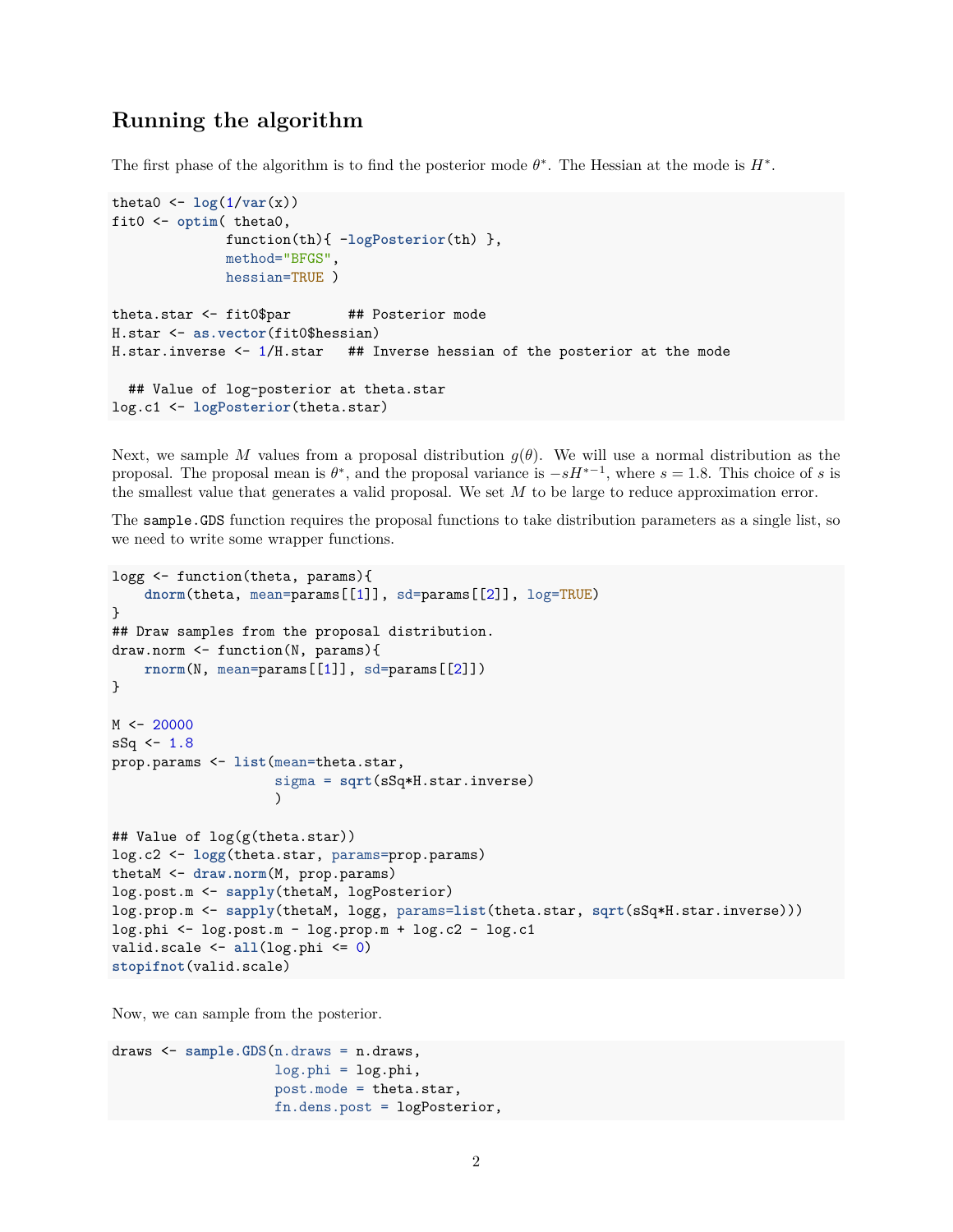```
fn.dens.prop = logg,
fn.draw.prop = draw.norm,
prop.params = prop.params,
announce = FALSE,
report.freq = 100
)
```
## **Checking results**

The following plot compares the estimated posterior distribution of  $\theta = \log \tau$  with samples from the analytically-derived posterior.

```
D <- data_frame(log.tau = draws$draws[,1])
G <- data_frame(log.tau = seq(-5, -1, length=100),
                y= dgamma(exp(log.tau),
                    shape=nX/2+0.001,
                    scale=1000/(500*sum((x-100)^2)+1))*exp(log.tau)
           \lambdaP <- ggplot(D, aes(x=log.tau, y=..density..)) %>%
    + geom_histogram(fill="white", color="black") %>%
        + geom_line(aes(x=log.tau, y=y), G, color="red")
P
```
## stat\_bin: binwidth defaulted to range/30. Use 'binwidth = x' to adjust this.



We can also compare the point estimates and 95% intervals for the standard deviation. The true standard deviation is  $1/\sqrt{\tau} = 5$ . freq is the frequentist confidence interval, BD is this method, and true is the analytical solution.

## Point estimate and 95% credible interval for the standard deviation using GDS method

```
W <- data_frame(
    BD = exp(-.5*draws$draws[, 1]),true = 1/sqrt(tauPost.true)
)
```